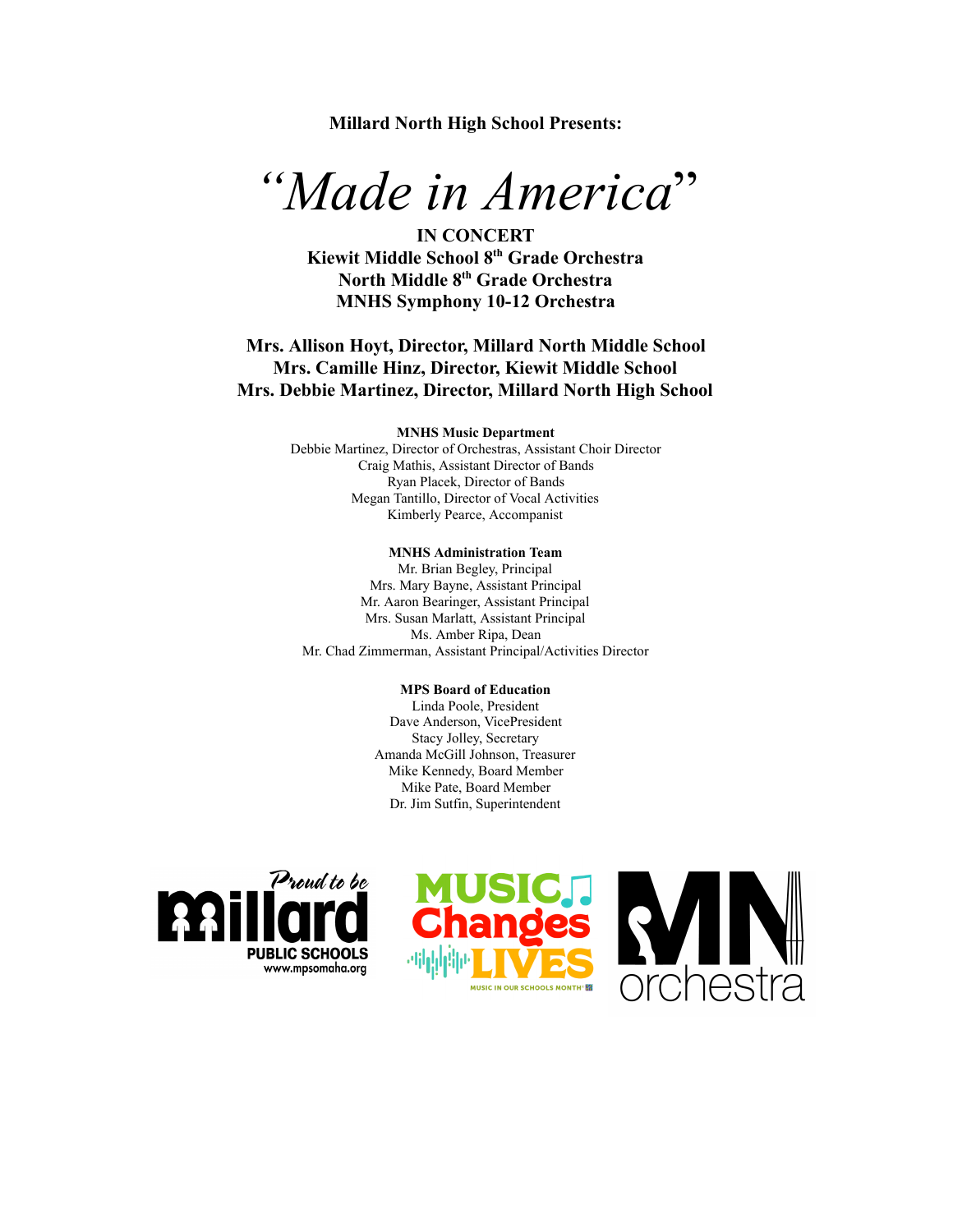# **PROGRAM**

## Alternative Styles Ensemble

Central Coach Special Coach Special Calvin Custer

Smells Like Teen Spirit Cobain, Novoselic, Grohl, arr. Larry Moore

Violin Soloist: Jillian Bunjer

# Chamber Orchestra Featuring 2020 Concerto Competition Winner Shaunak Datta, Piano

Piano Concerto in A Minor, Op. 16 Edvard Grieg

I. Allegro molto moderato

# Combined 8-12 Symphony Orchestra

Arabian Dreams Soon Hee Newbold Juhi Thakker, Violin Soloist Bluegrass Ball Bruce Chase

Ashokan Farewell *from the PBS Series "The Civil War"* Jay Ungar, arr. Bob Cerulli Gracie Schweers, Francesca Kerkhofs: Violin Soloists

Suite from *Hamilton* Lin-Manuel Miranda, arr. Jerry Brubaker Featuring: *You'll Be Back, Helpless, My Shot, Dear Theodosia, It's Quiet Uptown,*  and *One Last Time* 

| Date           | <b>Time</b>    | Event                                                                               | Location                |
|----------------|----------------|-------------------------------------------------------------------------------------|-------------------------|
| 3-18 thru 3-21 | Overnight stay | Orchestra trip to Atlanta!                                                          | Atlanta, GA             |
| $4 - 4$        | All Day        | <b>UNO String Olympics</b>                                                          | <b>UNO</b>              |
| $4-7$          | 7 PM           | MN Orchestra Concert (required for all orch.students)                               | <b>MNHS Auditorium</b>  |
| 4-22 thru 4-25 | <b>TBD</b>     | <b>District Music Contest (large ensemble competition</b><br>required for 1st hour) | Papio/Papio South       |
| $5-2$          | 4:30 PM        | MN Orch performs at Oakview (required for seniors)                                  | <b>Oakview Mall</b>     |
| $5 - 7$        | 5 PM           | MN Music Awards Night                                                               | Lecture Halls           |
| $5-9$          | 7 AM-Noon      | ASTA Young Orch. Festival (req. 9 <sup>th</sup> grade only)                         | <b>Millard South HS</b> |
| $5 - 24$       | <b>10 AM</b>   | MN Orch performs at Graduation (required for 1st and<br>2nd hour orchestras)        | <b>Baxter Arena</b>     |
| 7-13 thru 7-17 | <b>TBD</b>     | MPS Summer String Studio Camp (high-school level<br>orch. camp)                     | <b>MNHS</b>             |

# **UPCOMING MNHS ORCHESTRA EVENTS:**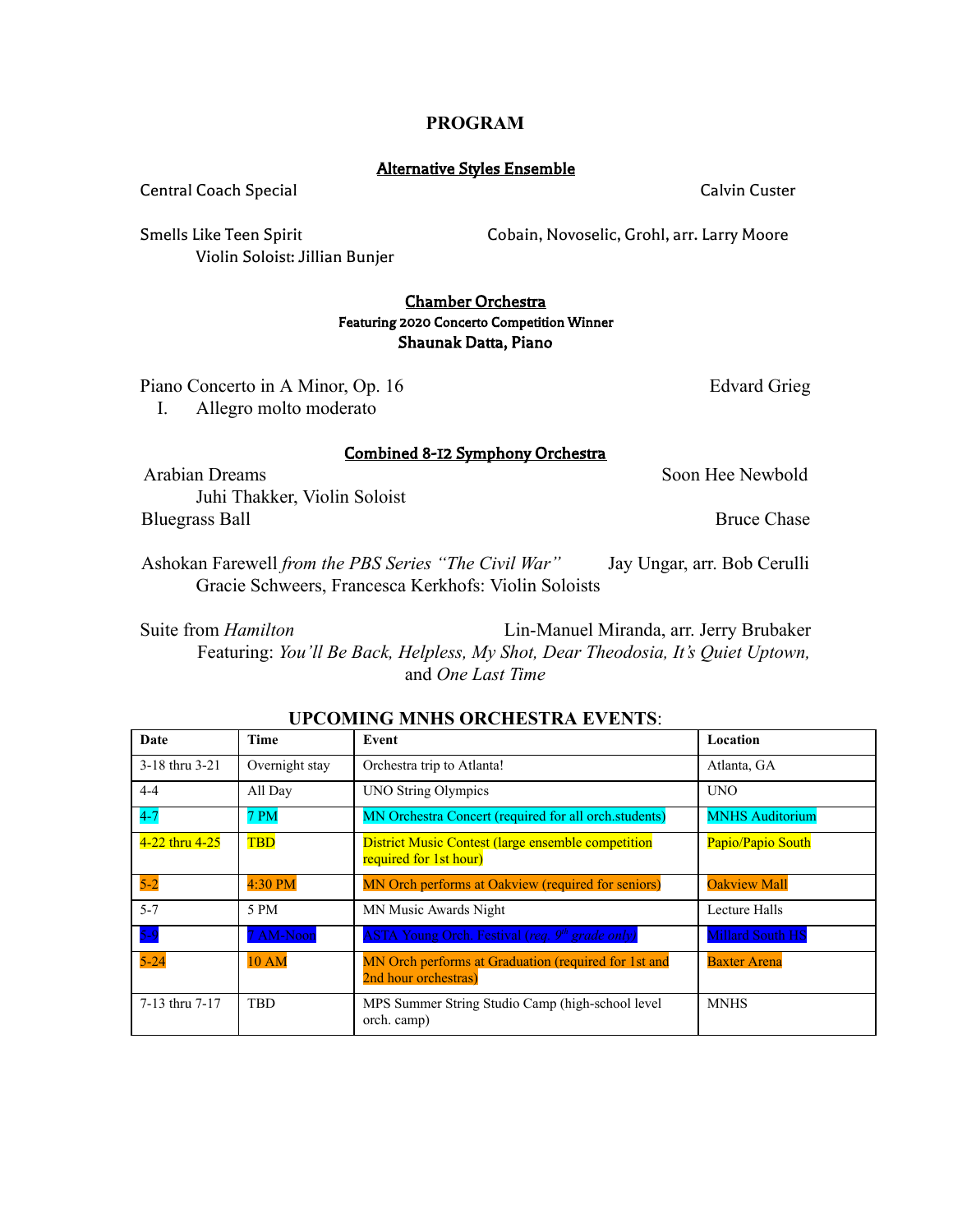# **MNHS Alternative Styles Ensemble**

**Violins:** Jillian Bunjer, Maya Elting, Molly Hosch-Hill, Whitney Jung, Sachi Lele, Katie Fulkerson, Arjun Ramesh, Eliese Ueding, Joseph (Joey) Zhong **Violas:** Ananya Dishong, Lilly Doeppers **Cellos:** Pranavi Athota, Melody Hong, Rory Jiang, Alyssa Lutzow **Bass:** Madalyn Bair, Abby Demson

# **Kiewit Middle School 8th Grade Orchestra**

**Violin I**  Reema Guda Arpun Kunnath Alice Liang Devin Neville Grace Peng Emma Schmidt

**Violin II**  Ella Ariza Kent Kuchma Elias Pipinos Jerry Sun

# **Viola**

Claire Baijnauth Payton Frazier Ishani Karki Hannah Longnecker Vandana Murugan Neil Prasanth

**Cello**  Chris Lowes Ethan Park Ainsley Scritchfield Teagan Sullivan Zephrm Waters

**Bass**  Ethan Mann

# Welcome!

We're glad you're here. We have worked hard in preparation for this performance. Out of respect for our musicians, please observe the following guidelines:

- Ringers set to silent or off
- No talking while playing
- Refrain from flash photography during performance
- If you need to leave and come back during the concert, do so in between selections.

Thank you and enjoy the show!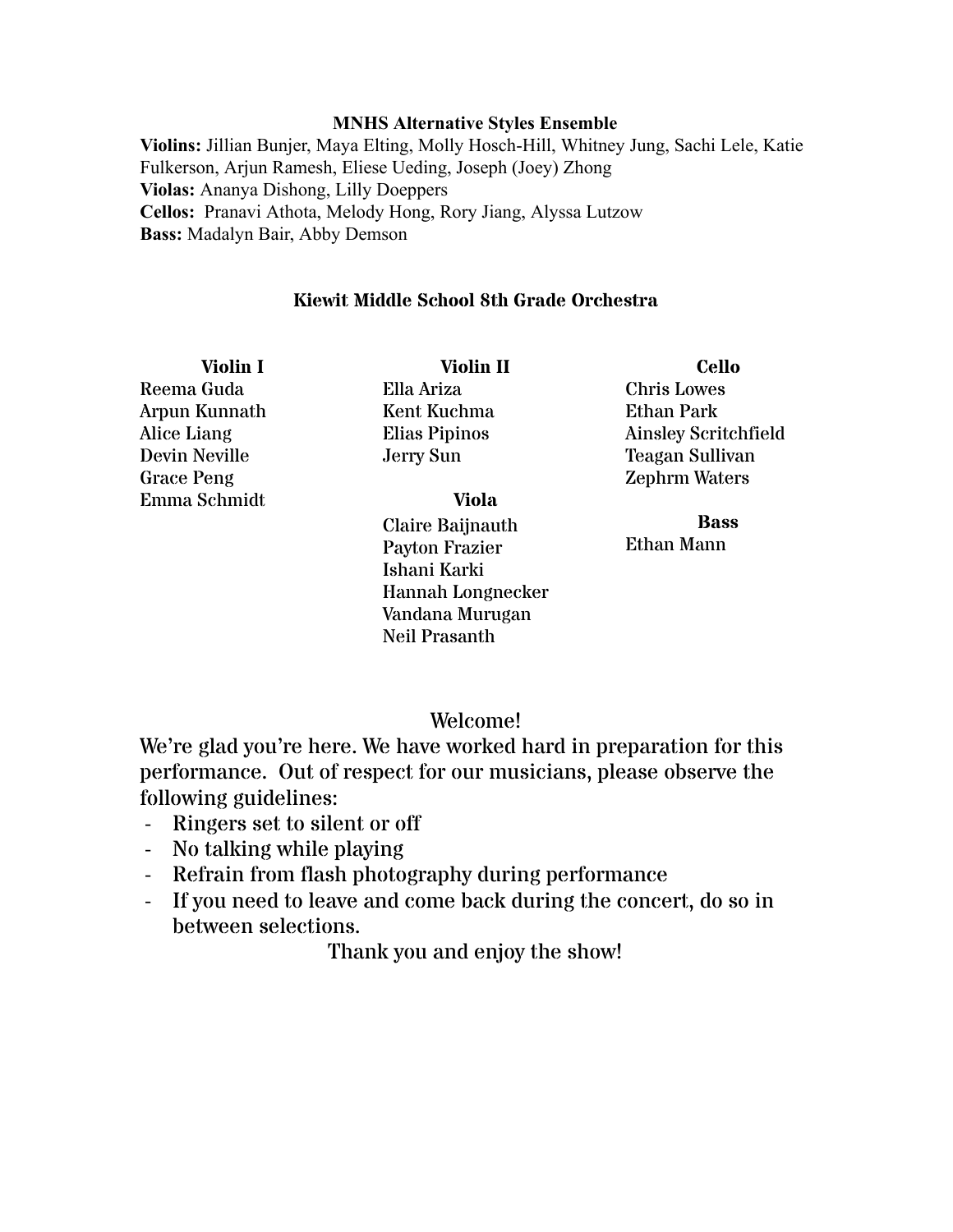# **North Middle School 8th Grade Orchestra**

**Violin I**  Aman Andukuri Arjun Anugole Charles Baguyos John Dondlinger Sriman Dooshetty Nyayoung Gatluak Isabelle Kerns Nina Martinez Viraj Nain Riya Pawar Tanisha Phulari Nikita Ramaswamy Sarah Rasheed Grace Sparwasser Juhith Swarna Nayan Vel Caeden Vetro Rohan Yalamanchili

**Violin II**  Arehant Arun Vishall Arunprasad Amir Bagnanga Halena Boell Thomas Funk Amina Hussain Suvan Kallepalli Nila Kumar Lucas lee Sophia Luebke Ashley Martinez-Pizano Keerthna Nair Advika Namasivayam Shreya Pradhan Emma Rhode Shriya Samanta Emerson Shaw Xinyuan Tian Austin Tsai Amelia Wheeler Alaina Wieck

**Cello** 

Sebastian Antes Andrew Flaugh Christian Haack Brayden Hemje Isaiah Jones Teagan Lynch Emerson McCall Maycee Parsons Nolan Smith Sebastian Vander Zwaag

**Bass**  Katya Braak Damian Nordahl

**Viola** 

Brendan Hepfner Karla Hippolito-Lopez Lito Hurt William Keller Shalom Manyara Laura McCoy Tanya Ramaswamy Joey Short Teddy Twit

The district respectfully requests that any audio or video recording made of this performance be for personal use only and not be posted to a public website. Posting to a public website violates copyright law and the licensing agreement *that covers the music contained in this performance. The District's license does not authorize the broadcasting, telecasting, or transmission or retransmission by wire, Internet, website, or other media.*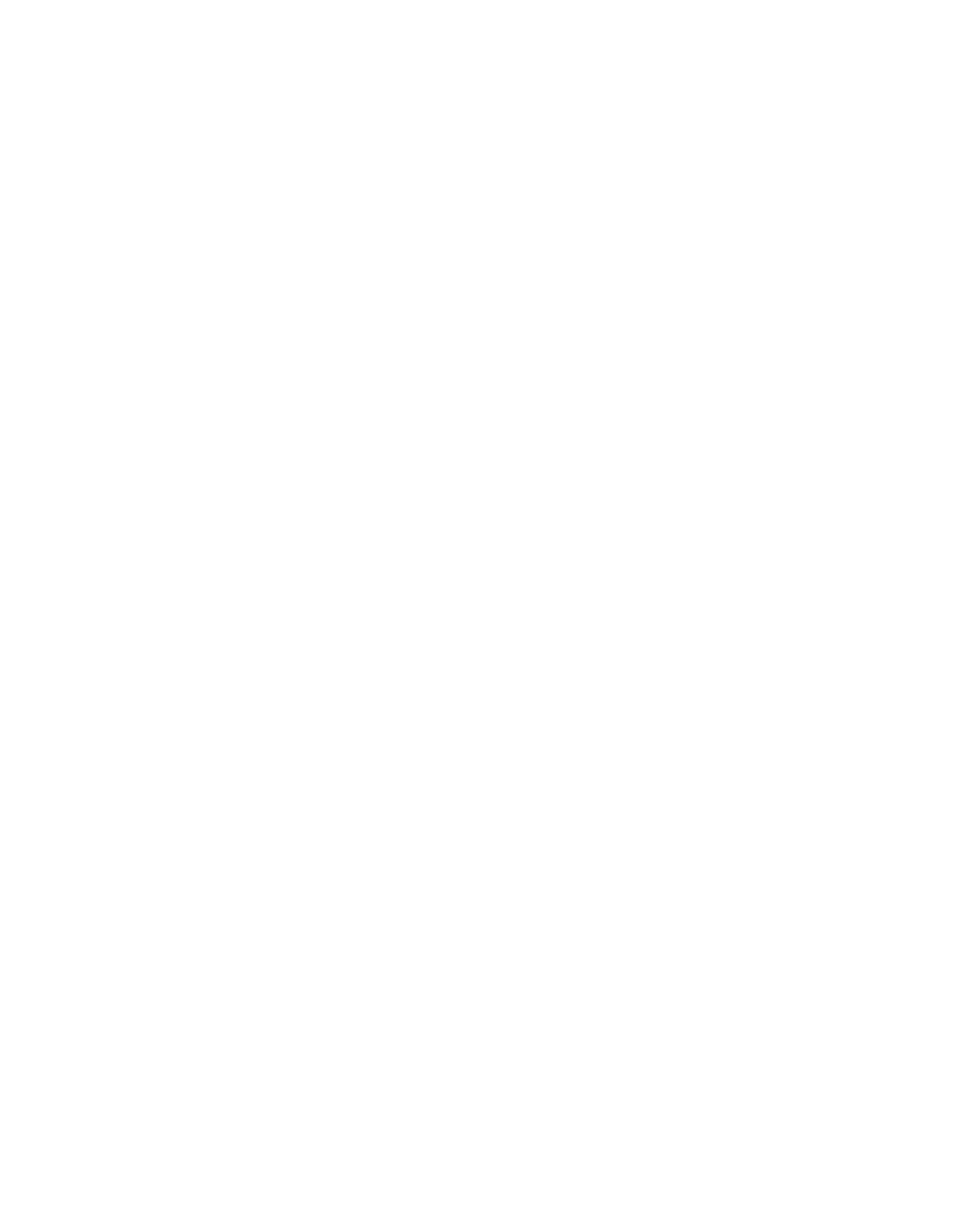#### **10-12 Symphony Orchestra**

#### **Violin I**

Ella Baustert Jillian Bunjer Aiden Coniglio Chethana Deeduvanu Niharika Devaraju Maya Elting Molly Hosch-Hill Whitney Jung Francesca Kerkhofs Vasavi Kotipalli Derek Larsen Sachi Lele Allison Louthan Arjun Nair Sun-Hee Park Gayatri Pradeep Arjun Ramesh Gracie Schweers Lacie Smith Kenzie Spigner Juhi Thakker Eliese Ueding Kheely Warren Elaine Whetstine Rebecca Wright Jalan Zhu

#### **Bass**

Madalyn Bair Abby Demson Bryce Herrington Anders Rosoy Christian Vihstadt Nicole Wandrey

# **Flute**

Ruike Liang Alice Young Esther Samuel

#### **Clarinet**

Alena Bennett Brooke Eastlack Hailey Revord

#### **Violin II**

Abby Adams-Spitzer Shruti Agrawal Anvitha Boosani Annalisa Centi Erika Centi Sushmitha Chandresekaran Sanjana Das Katie Fulkerson Brandon Gardner Robyn Handley Rianna Kopcho Azumi Kuchma Cole Lao Valeria Ramirez Kristine Roberts Arjun Sakthi Olivia Twedt Adithya Vinod Michelle Zhu

# **Bass Clarinet**

Isaac Wardyn

# **Bassoon**

Jared Gerhardt Ellie Siebe-Walles

#### **Horn**

Abby Siebe-Walles Ian Parmley Jacob Lawrence Manogna Muktineni

#### **Trumpet**

Michael Pearce Megan Townsend Allie Guido

#### **Trombone**

Christian Lund Nate Hollenbeck Emma Houfek

## **Tuba** Max Monaghan

#### **Viola**

Gretchen Braak Emeline Burton Katie Clayton Ananya Dishong Lilly Doeppers Abby Flaugh Moriah Friesen Davis Hill Michelle Kim Cara Lund Fynn Martinez Shivani Mudhelli Jack Neville Arya Volvoicar Korbin Welker Addison Williams

#### **Cello**

Audrey Cherek Tess Crowell Anusha Deshpande Logan Dunlop Collette Feagins Austin Glasgow Melody Hong Donovan Lane Julia Loneman Alyssa Lutzow Jeff Luzum Carl Olson Varun Sivakumar Amelia Tesch Shresht Yadav

# **Percussion**

Luke Eckles Ness Kobjerowski Samuel Wang